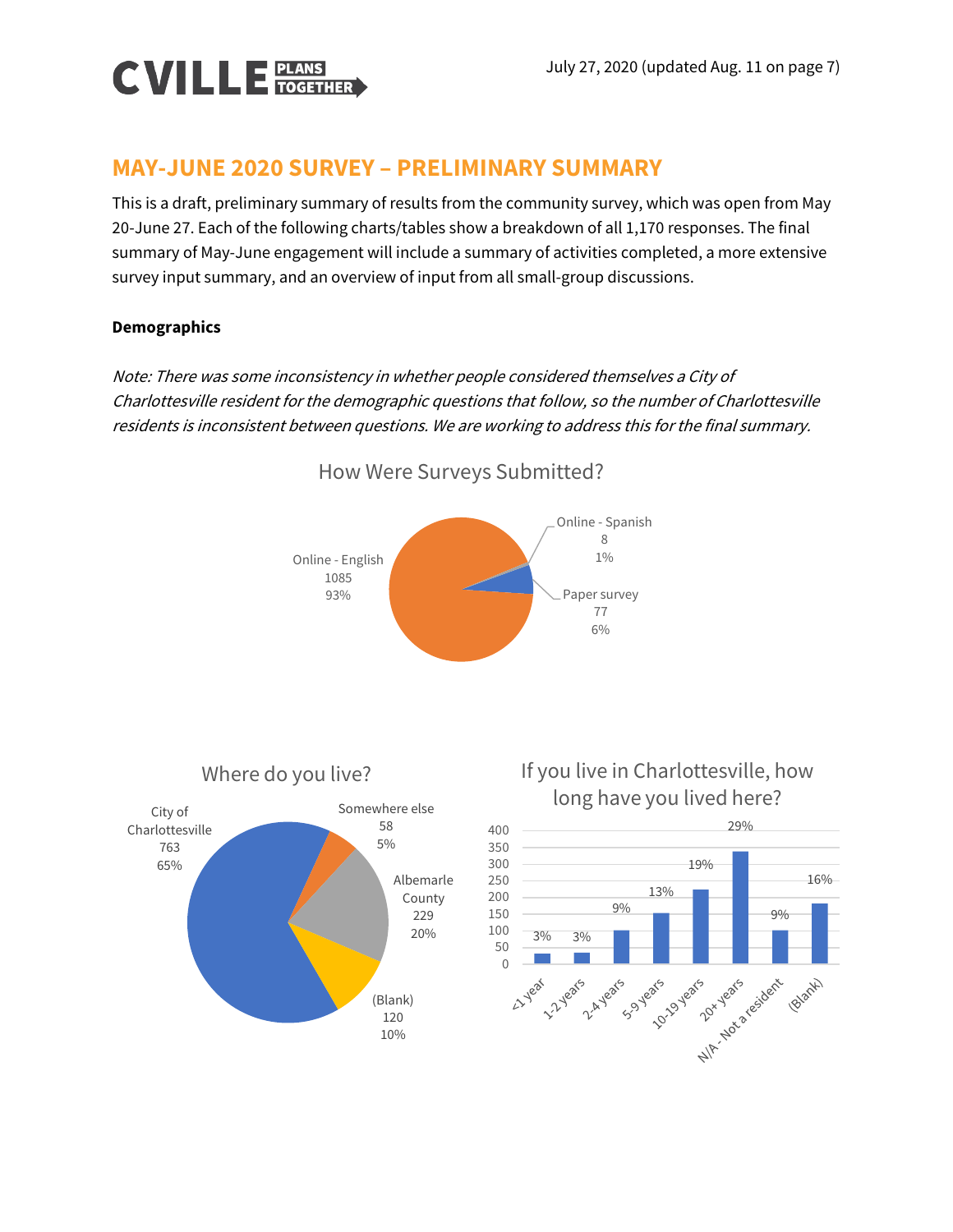# **CVILLE** FILANS

What is your Neighborhood in Charlottesville? (map forthcoming)

| <b>Neighborhood</b> | #   | %    |
|---------------------|-----|------|
| Belmont             | 113 | 9.7% |
| North               | 66  |      |
| Downtown            |     | 5.6% |
| <b>Fry's Spring</b> | 64  | 5.5% |
| Friendship          | 51  |      |
| Court               |     | 4.4% |
| Greenbrier          | 47  | 4.0% |
| Fifeville           | 43  | 3.7% |
| Locust Grove        | 41  | 3.5% |
| Martha              | 41  |      |
| Jefferson           |     | 3.5% |
| <b>Ridge Street</b> | 34  | 2.9% |
| Woolen Mills        | 28  | 2.4% |
| Venable             | 26  | 2.2% |
| Johnson Village     | 22  | 1.9% |
| Barracks/Rugby      | 22  | 1.9% |
| 10th & Page         | 21  | 1.8% |

| <b>University</b>     | 14             | 1.2%    |
|-----------------------|----------------|---------|
| Rose Hill             | 12             | 1.0%    |
| Lewis Mountain        | 10             | 0.9%    |
| Little High           | 9              | 0.8%    |
| <b>Rugby Hills</b>    | 9              | 0.8%    |
| Jefferson Park        | 9              |         |
| Avenue                |                | 0.8%    |
| Westhaven             | 8              | 0.7%    |
| Kellytown             | 8              | 0.7%    |
| Barracks Road         | $\overline{7}$ | 0.6%    |
| Greenleaf Park        | 6              | 0.5%    |
| Forest Hills          | 4              | 0.3%    |
| <b>Garrett Street</b> | 4              | 0.3%    |
| The Meadows           | 4              | 0.3%    |
| <b>Starr Hill</b>     | 4              | $0.3\%$ |
| North East            | 3              | 0.3%    |
| Hogwaller             | 3              | 0.3%    |
| Pantops               | 3              | 0.3%    |

| Orangedale           | 3              | 0.3%  |
|----------------------|----------------|-------|
| Lochlyn Hill         | $\overline{2}$ | 0.2%  |
| 6th Street           | 2              | 0.2%  |
| <b>Cherry Hill</b>   | 1              | 0.1%  |
| <b>Ridge Crest</b>   | 1              | 0.1%  |
| <b>Crescent Hall</b> | 1              | 0.1%  |
| Michie Drive         | 1              | 0.1%  |
| <b>West Main</b>     | 1              |       |
| <b>Street</b>        |                | 0.1%  |
| Grove Avenue         | 1              | 0.1%  |
| Downtown Mall        | 1              | 0.1%  |
| Carlton              | 1              | 0.1%  |
| Other/unclear        | 10             | 0.9%  |
| (Blank)              | 376            | 32.1% |
| N/A - Not a          | 33             |       |
| Charlottesville      |                |       |
| resident             |                | 2.8%  |
|                      |                |       |

# Race/Ethnicity

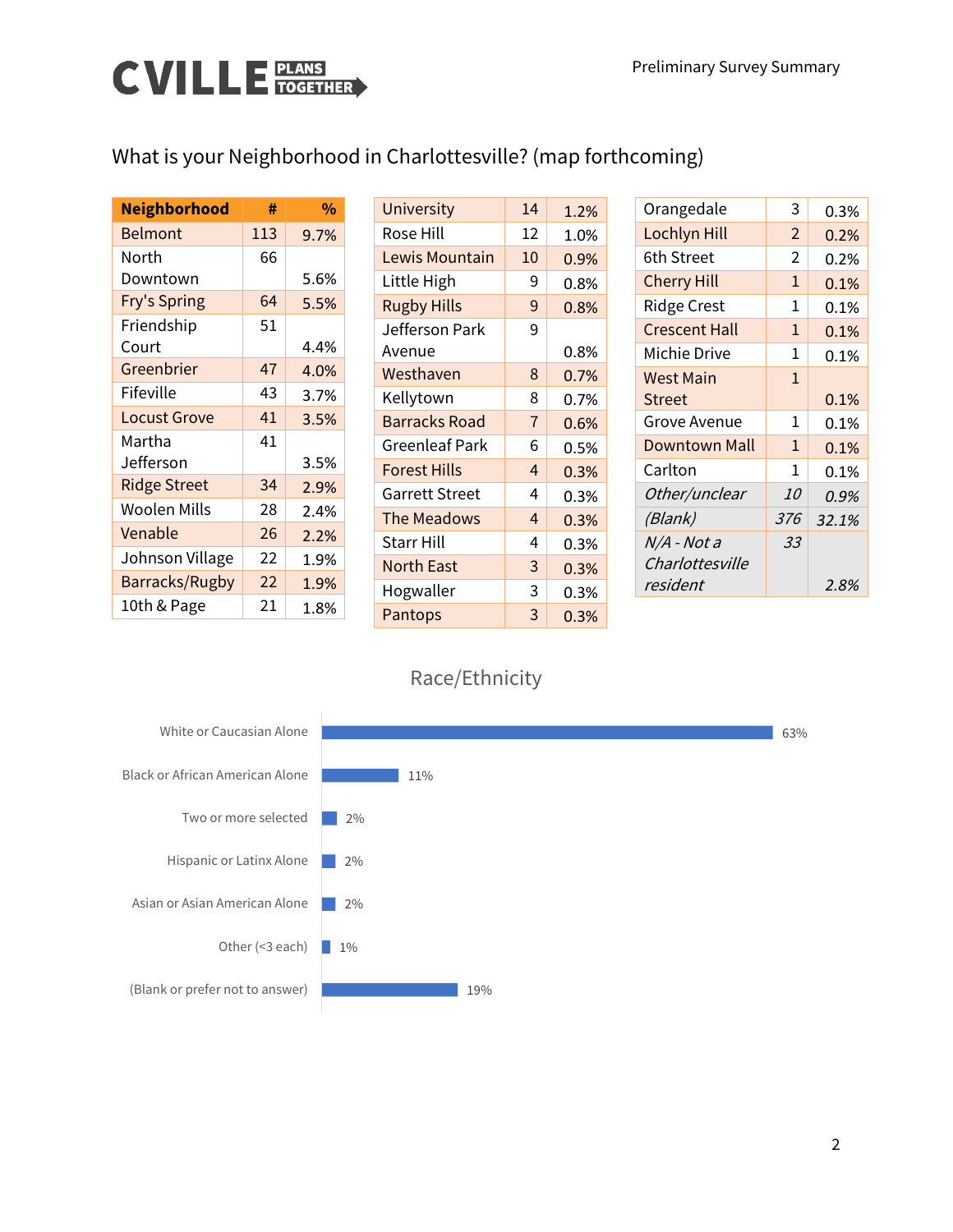



### Annual Household Income

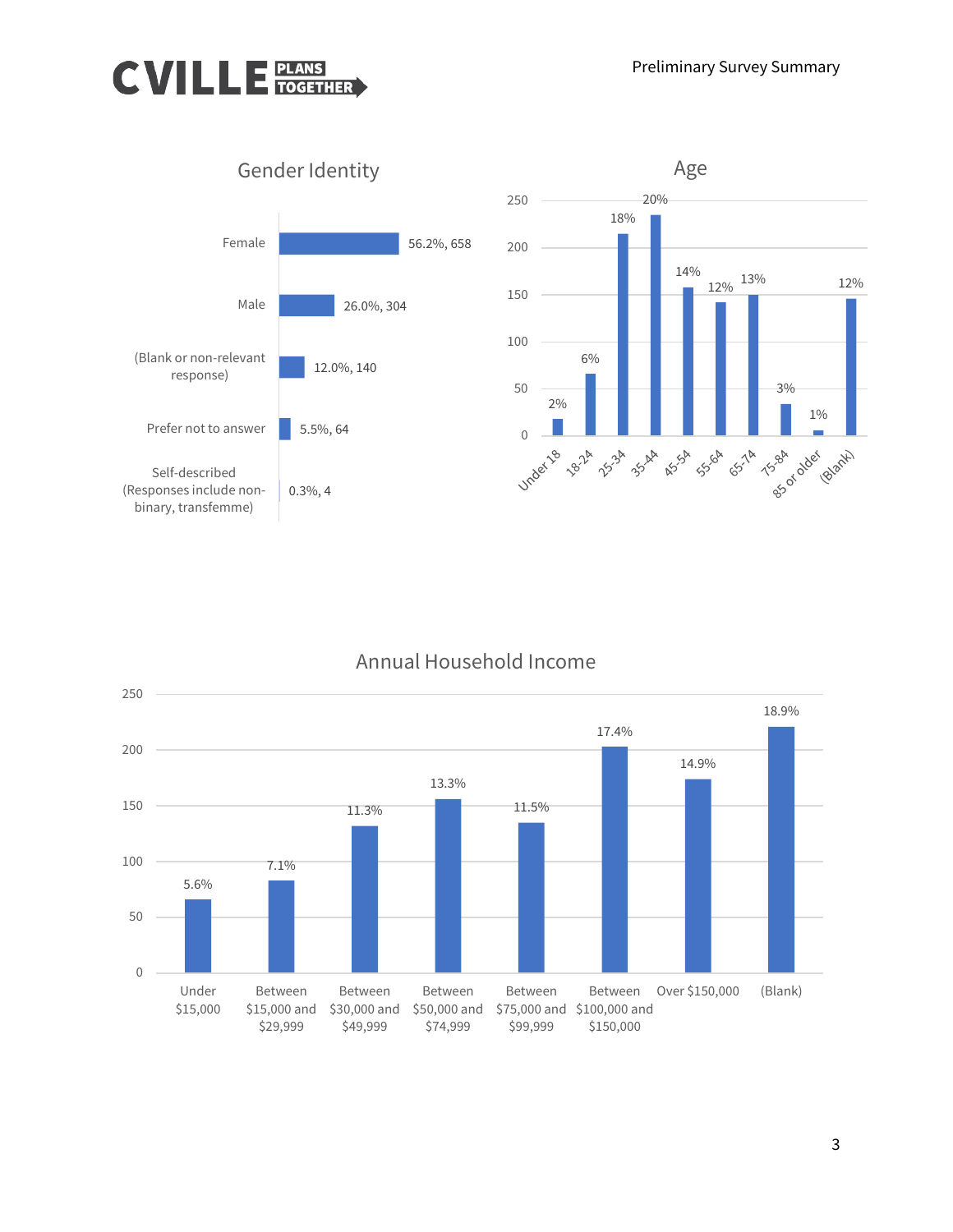



Aside from your primary residence, do you own or rent any property in the city?

(Note: Three respondents selected more than one option via the "other" category.)



### In terms of your residence, are you a...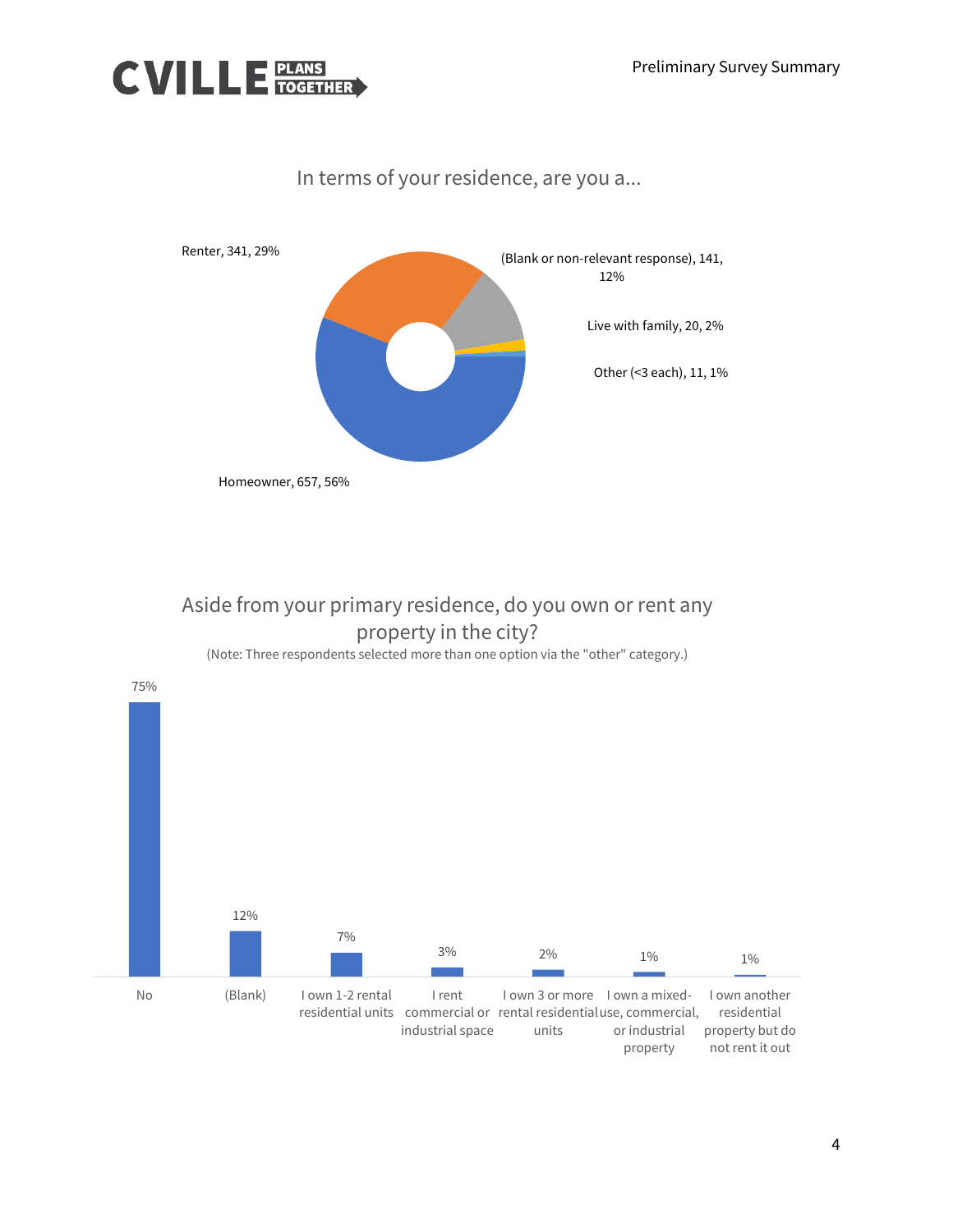



## Are you a current or recent (within two years) student at UVA in Charlottesville?

| How do you prefer to get information about city planning processes? (Select all that apply.) |     |     |  |  |
|----------------------------------------------------------------------------------------------|-----|-----|--|--|
| Email alerts or newsletters - including City lists,                                          | 711 | 61% |  |  |
| Neighborhood Association lists                                                               |     |     |  |  |
| Social media (Facebook, NextDoor, Twitter)                                                   | 347 | 30% |  |  |
| Visiting a website                                                                           | 220 | 19% |  |  |
| Online news sites                                                                            | 216 | 19% |  |  |
| Word of mouth from your friends/others                                                       | 195 | 17% |  |  |
| Mailings (flyers, newsletters)                                                               | 145 | 12% |  |  |
| Print newspaper                                                                              | 109 | 9%  |  |  |
| Radio                                                                                        | 98  | 8%  |  |  |
| Text alerts                                                                                  | 97  | 8%  |  |  |
| Other (please specify): TV news; Churches; Cville Slack; affinity organizations              |     |     |  |  |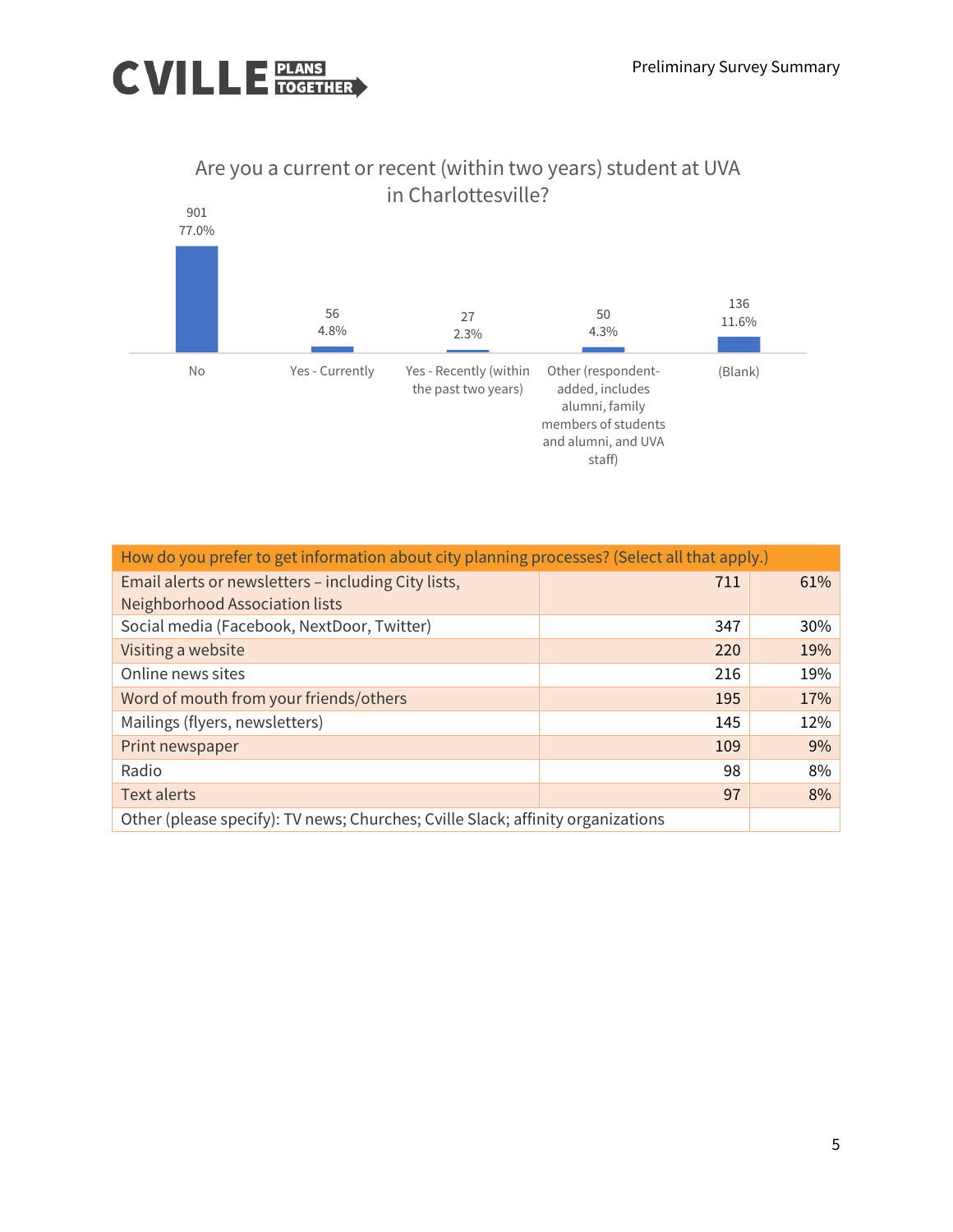# **CVILLE** PLANS

#### **Question 1: Please tell us how important you believe it is to address the items below in order to achieve a fair, equitable, and positive future for all Charlottesville residents.**

The final summary will incorporate a more detailed analysis of priorities, including a breakdown by certain demographics and residency/neighborhood. We will also be adding details related to the specific outcomes that respondents noted in each category.